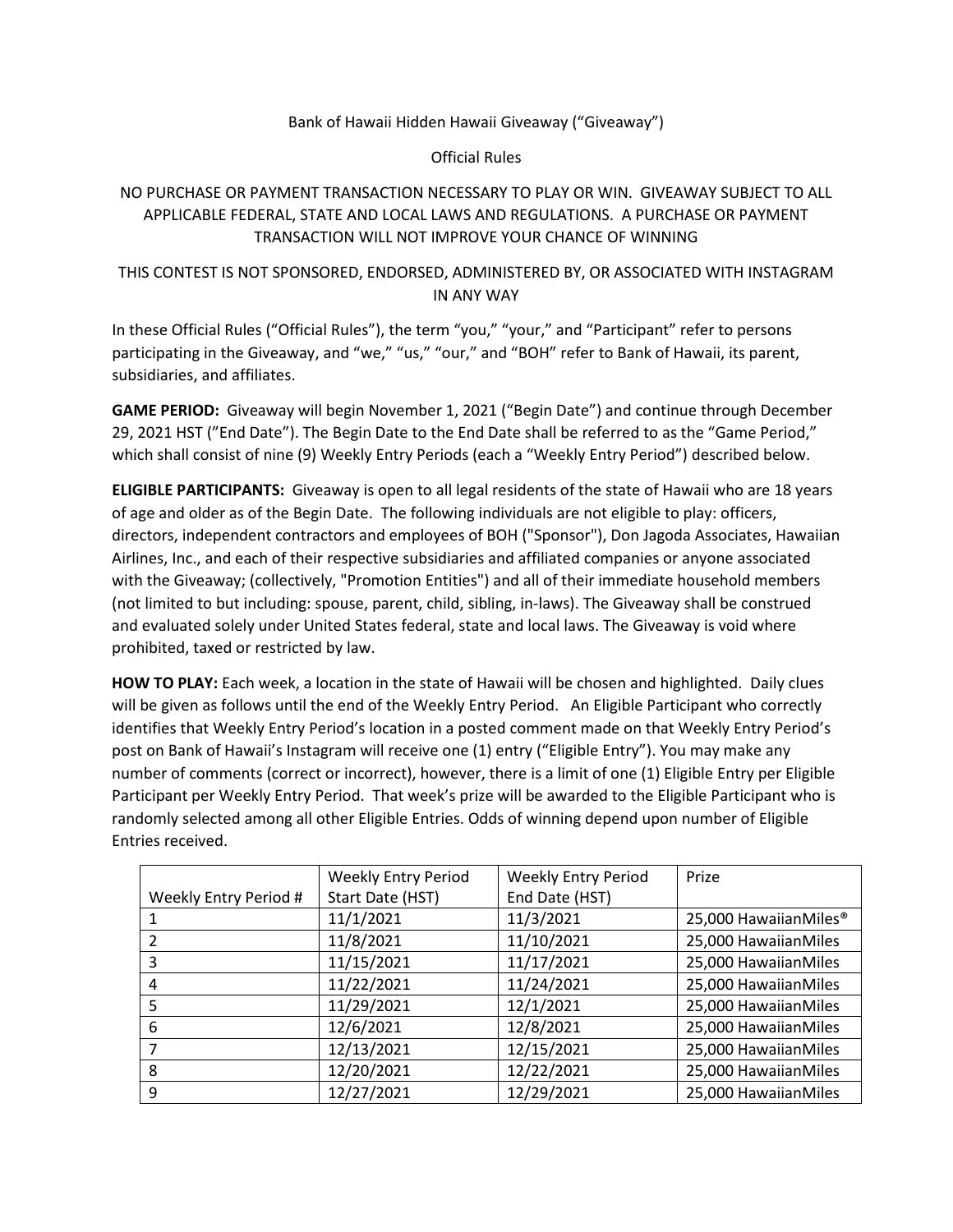Monday

- Around 7 a.m. HST on HINow ("Morning Show") on KGMB- Sunrise Edition and K5 Sunrise Edition, the first hint will be revealed;
- On or around 9 a.m. HST a photo of the location with one (1) puzzle piece revealed will be posted on Bank of Hawaii's Instagram page

Tuesday

- On or around 9 a.m. HST a photo with another puzzle piece revealed will be posted on the Bank of Hawaii's Instagram page

### Wednesday

- On or around 9a.m.HST a photo with another puzzle piece revealed will be posted on the Bank of Hawaii's Instagram page
- The entry period closes at 11:59:59 p.m. HST, and all Eligible Entries will be put into a random drawing

Thursday

- On or around 9 a.m. HST a photo revealing the location will be posted on Bank of Hawaii's Instagram page

**PRIZES:** Each Weekly Entry Period winner will receive 25,000 HawaiianMiles that will be deposited to their HawaiianMiles account within 6-8 weeks after winner's confirmation of eligibility and Sponsor's receipt of winner's W-9 form.

Approximate retail value of the prize is \$750. Sponsor reserves the right to limit a winner to one (1) prize during the Game Period.

**DETERMINATION OF WINNER:** BOH will make only one attempt to notify a potential winner that their name was drawn. The Instagram account owner of the randomly drawn Eligible Entry will be notified via Instagram Direct Message that they are a potential winner and asked to confirm eligibility. If Statement of Eligibility is not confirmed via Instagram Direct Message by the date and time specified in the Direct Message, the next Eligible Entry drawn will be notified, and so on, until a winner is determined. Only when a potential winner returns the W-9 will the prize be awarded. Sponsor intends to award all prizes.

**RELEASE OF LIABILITY:** By participating, each Participant agrees (a) to abide by these Official Rules, and that all decisions of Sponsor shall be final and binding in all respects relating to this Giveaway; (b) to release, discharge and hold harmless Sponsor and all Promotion Entities, and their respective parents, affiliates, subsidiaries, and advertising and promotion agencies and their respective officers, directors, shareholders, employees, agents and representatives of the foregoing (collectively "Released Parties") from any and all liability for any and all injury, losses and damages of any kind to any persons or property, including death, and resulting in whole or in part, directly or indirectly from participating in the Giveaway or any related activity or the acceptance, possession, use or misuse of any awarded prize; and (c) to the use of Participant's name, voice performance, photograph/video, image and/or likeness from programming, advertising, publicity and promotional purposes in any and all media, now or hereafter known, worldwide and on the Internet, and in perpetuity by Sponsor and/or its designees, without compensation or additional consents from Participant or any third party and without prior notice, approval or inspection, and to execute specific consent to such use if asked to do so. Participant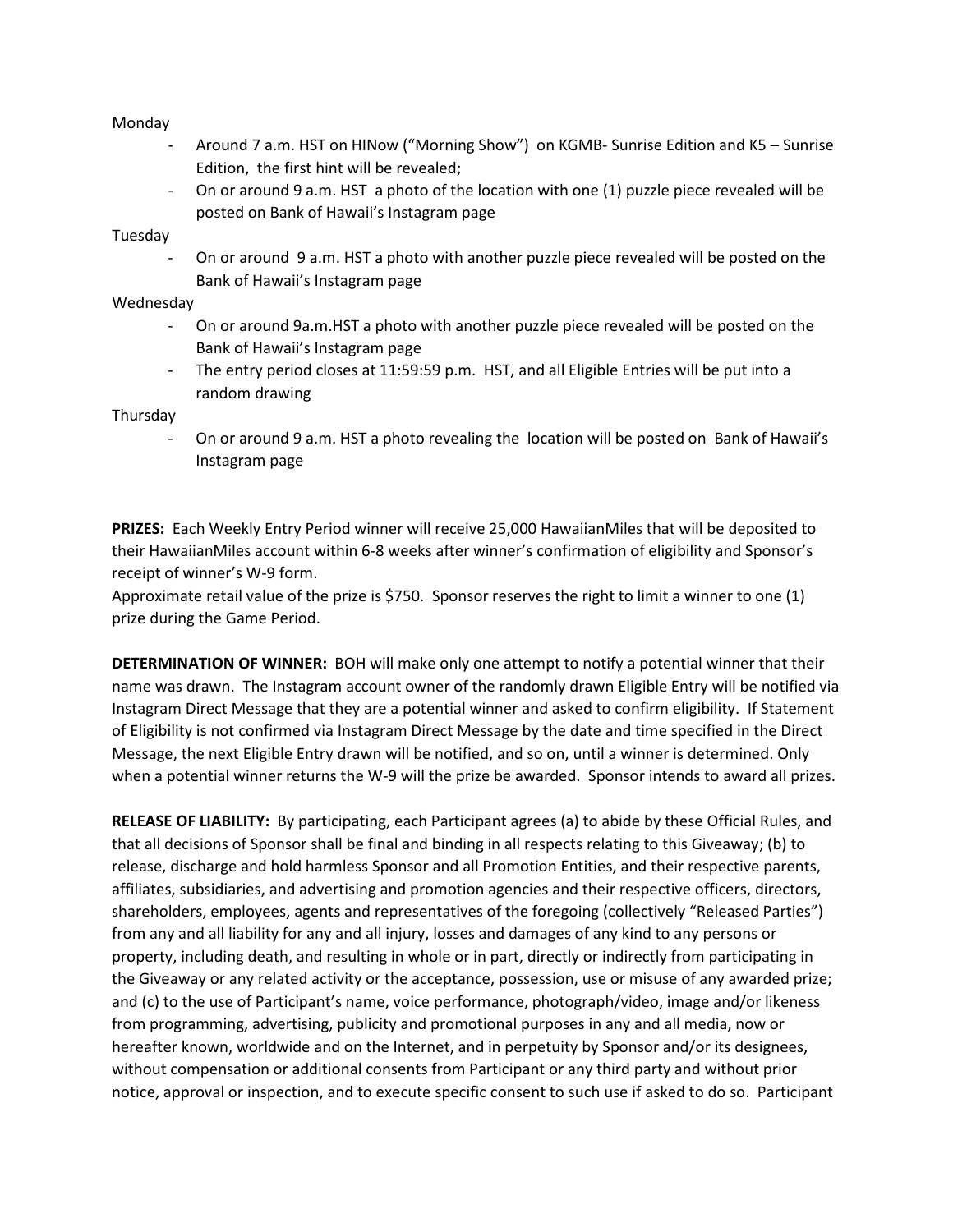agrees not to release any publicity or other materials on their own or through someone else regarding their participation in the Giveaway without the prior written consent of Sponsor, which it may withhold in its sole discretion.

**GENERAL:** Sponsor has the sole power and absolute discretion to terminate or modify the Giveaway or these Official Rules at any time, for any reason and without notice and to interpret the rules and make decisions regarding the interpretation of these Official Rules, including but not limited to eligibility requirements. Any modification to these Official Rules will be posted at Boh.com/hiddenhawaii. No participant or winner shall have any right to challenge or contest any decision of Sponsor concerning the Giveaway, its rules, interpretations, determinations, eligibility, verification, timeliness, winners, prizes, or any other matter. All federal, state and local laws and regulations apply. Taxes are solely winners' responsibility. Winners may be required to complete an Affidavit of Eligibility/Liability, and unless prohibited by law, a Publicity Release, W-9 and any additional documents required by Sponsor at time they are notified that they are a potential winner. By participating and playing in the Giveaway, winner consents to Sponsor's use of their name, photograph, voice recording and likeness for publicity purposes without additional compensation or permission, except where prohibited by law. Neither Sponsor nor any partner nor any advertising and promotion agencies, nor any service providers are responsible for incorrect or inaccurate transcription of entry information, or for any human error, technical malfunctions, lost/delayed data transmission, omission, interruption, deletion, defect, line failures of any telephone network, computer equipment, software, inability to access any service, or any other error or malfunction, or for late, stolen, lost, illegible or misdirected entries or email, or for entries that are processed late or incorrectly. Activities deemed abusive or improper by Sponsor, in its sole discretion, will result in disqualification of participant from playing or winning in the Giveaway. Giveaway is administered by Sponsor. If Sponsor, in its sole discretion, deems that the Giveaway cannot be fairly or safely conducted, or if any other factor beyond Sponsor's reasonable control impairs the integrity, safety, or proper functioning of the Giveaway, Sponsor reserves the right to cancel the Giveaway and the prizes will instead be awarded in another giveaway in 2022.

**GIVEAWAY DISPUTES:** BY POSTING A COMMENT, PARTICIPANT AGREES THAT (1) ANY AND ALL GIVEAWAY DISPUTES, CLAIMS AND CAUSES OF ACTION ARISING OUT OF OR CONNECTED WITH THIS GIVEAWAY OR ANY PRIZES AWARDED SHALL BE RESOLVED INDIVIDUALLY, WITHOUT RESORT TO ANY FORM OF CLASS ACTION, AND EXCLUSIVELY BY THE APPROPRIATE STATE OR FEDERAL COURT LOCATED IN HAWAII; (2) PARTICIPANT HEREBY AGREES AND SUBMITS TO GIVEAWAY JURISDICTION; (3) THAT ANY AND ALL CLAIMS, JUDGMENTS AND AWARDS SHALL BE LIMITED TO ACTUAL OUT-OF-POCKET COSTS INCURRED, INCLUDING COSTS ASSOCIATED WITH ENTERING THIS GIVEAWAY BUT IN NO EVENT ATTORNEYS' FEES; AND (4) UNDER NO CIRCUMSTANCES WILL PARTICIPANT BE PERMITTED TO OBTAIN AWARDS FOR, AND PARTICIPANT HEREBY WAIVES ALL RIGHTS TO CLAIM, PUNITIVE, INCIDENTAL AND CONSEQUENTIAL DAMAGES AND ANY OTHER DAMAGES, OTHER THAN FOR ACTUAL OUT-OF-POCKET EXPENSES, AND ANY AND ALL RIGHTS TO HAVE DAMAGES MULTIPLIED OR OTHERWISE INCREASED. SOME JURISDICTIONS DO NOT ALLOW THE LIMITATIONS OR EXCLUSION OF LIABILITY FOR INCIDENTAL OR CONSEQUENTIAL DAMAGES, SO THE ABOVE MAY NOT APPLY TO YOU. All issues and questions concerning the construction, validity, interpretation and enforceability of these Official Rules, or the rights and obligations of the Participant and Sponsor in connection with the Giveaway, shall be governed by, and construed in accordance with, the laws of the State of Hawaii, without giving effect to any choice of law or conflict of law rules (whether of the State of Hawaii or any other jurisdiction), which would cause the application of the laws of any jurisdiction other than the State of Hawaii.